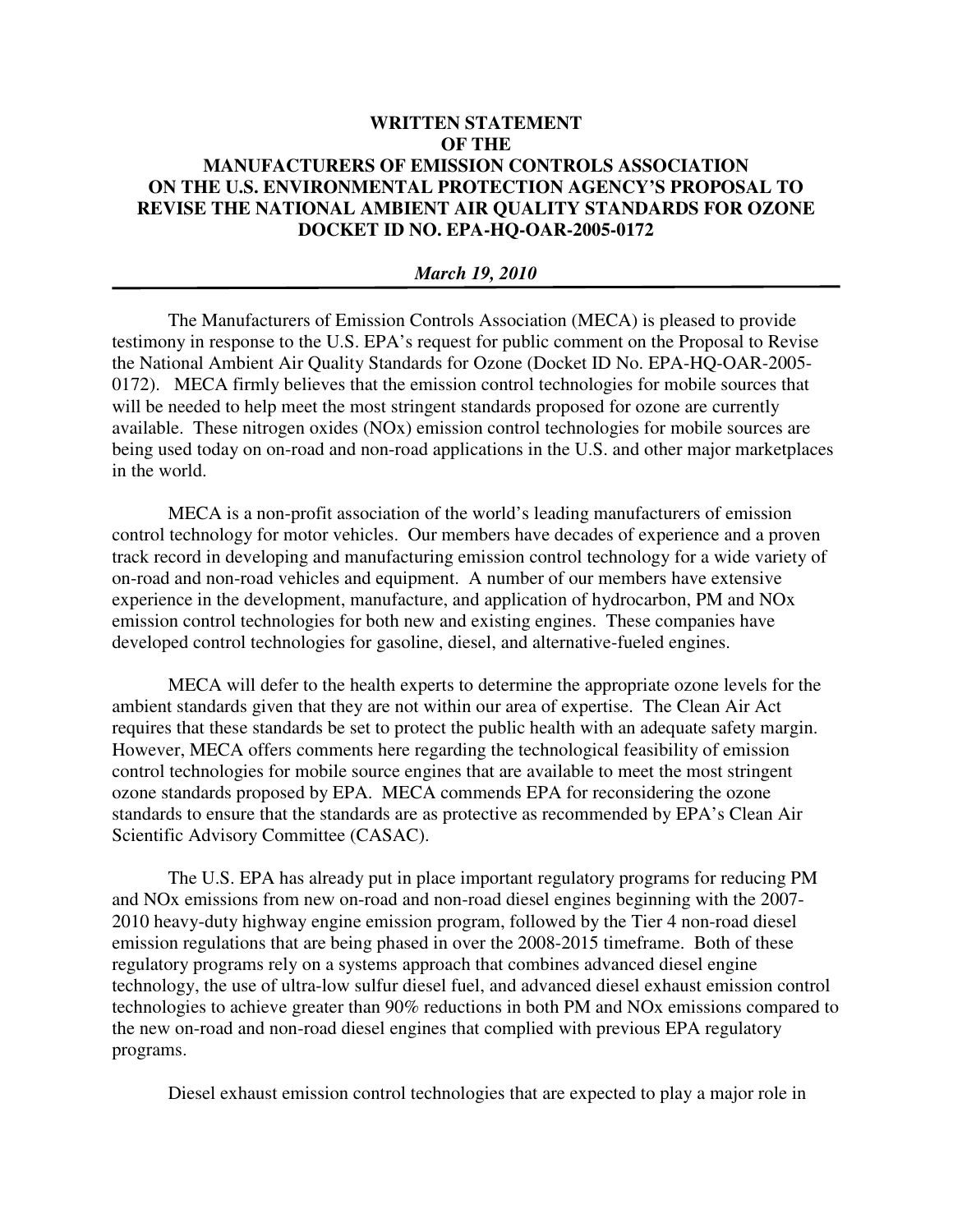complying with EPA's future emission standards for new diesel engines include diesel oxidation catalysts (DOCs), diesel particulate filters (DPFs), closed crankcase filters (CCFs), selective catalytic reduction catalysts (SCR), and NOx adsorber catalysts. High efficiency diesel particulate filters are already standard equipment on all new light-duty diesel vehicles and onroad heavy-duty diesel trucks sold in the U.S. and Canada. These filters provide more than 90% reduction in particulate mass over a very broad range of particle sizes and have proven durability over hundreds of thousands of miles of service. Similar diesel particulate filter systems will be used by manufacturers to comply with EPA's Tier IV interim emission standards in the near future. The significant reductions in diesel particulate emissions that result from the use of filters not only provides significant health-related benefits but also significant climate change impacts due to the large reduction in black carbon emissions associated with filter operation on diesel engines. Filter technology could also be used in the future as a strategy to reduce the mass and number of particulate emissions from direct injection gasoline vehicles to ensure that these future powertrain technologies' PM emissions are equivalent to those associated with filtered diesel exhaust.

MECA believes that further reductions in NOx emissions from new heavy-duty on-road and off-road diesel engines beyond the 2010 on-road and Tier 4 off-road requirements will be possible through the combinations of more advanced diesel engines with advanced diesel exhaust emission control technologies including SCR and/or NOx adsorber catalysts. Additional tightening of NOx standards for both on-road heavy-duty and off-road new diesel engines beyond the 2010 on-road requirements and the Tier 4 off-road requirements should be considered by EPA as an additional strategy that could further reduce ozone levels across the country.

Selective Catalytic Reduction (SCR) technology is a proven NOx control strategy. SCR has been used to control NOx emissions from stationary sources for over 20 years. More recently, it has been applied to select mobile sources including trucks, marine vessels, and locomotives. In 2005, SCR using a urea-based reductant was introduced on a large number of on-road diesel heavy-duty engines to help meet the Euro 4 heavy-duty NOx emission standards. More than 200,000 new heavy-duty truck engines are now operating in Europe equipped with SCR systems that use urea as the reductant for reducing NOx emissions. SCR systems are also being used on some new heavy-duty trucks to comply with Japan's 2005 heavy-duty diesel engine emissions standards. SCR is also being used by most engine manufacturers for complying with on-road heavy-duty diesel engine emission standards in both the U.S. for 2010 compliance, and Japan for 2009 compliance. Several heavy-duty diesel engine manufacturers have already certified 2010-compliant heavy-duty engines that will use SCR catalyst technology with the U.S. EPA. Applying SCR to diesel-powered engines provides simultaneous reductions of NOx, PM, and HC emissions. In addition to reductions in criteria pollutants, SCR applications on heavy-duty trucks allows engine manufacturers to further optimize and reduce fuel consumption of these engines, providing important reductions in greenhouse gas emissions.

Since the mid-1990s, SCR technology using a urea-based reductant has also been installed on a variety of marine applications in Europe including ferries, cargo vessels, and tugboats with over 200 systems installed on engines ranging from approximately 450 to 10,400 kW. These marine SCR applications include the design and integration of systems on a vessel's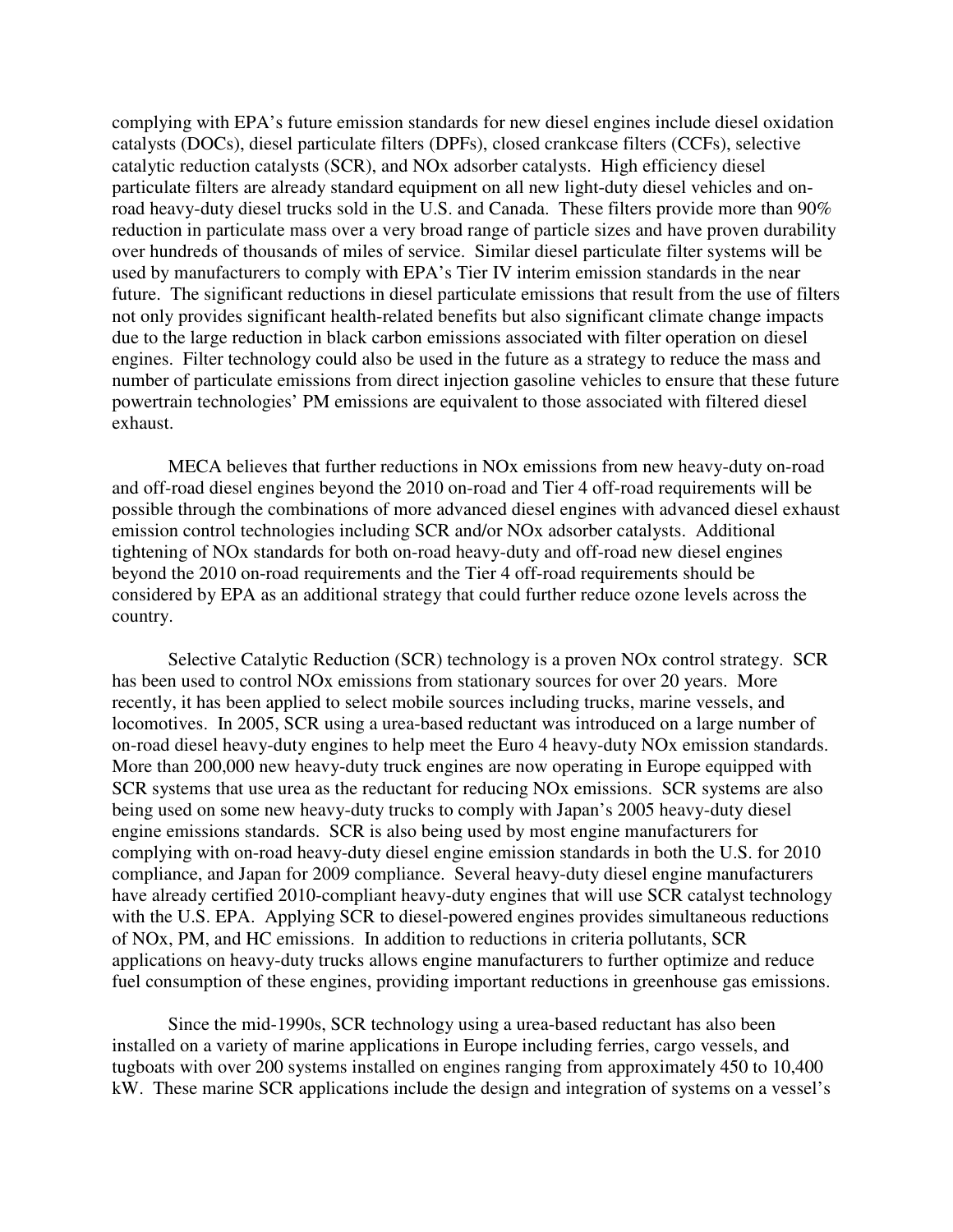main propulsion engines and auxiliary engines. Recently SCR systems have been successfully installed on one of New York City's Staten Island ferries and ferries operating in the San Francisco area. A smaller number of SCR systems have or will be installed on diesel locomotives in Europe and the U.S. to validate the performance of SCR catalysts in another offroad application area. EPA has cited SCR catalysts as the most feasible technical approach for complying with its Tier 4 locomotive and commercial marine diesel engine emission standards that begin in 2014. SCR technology is also expected to be applied to future new ocean-going vessels to reduce NOx emissions consistent with the International Maritime Organization's Tier 3 NOx requirements that will be required in designated Emission Control Areas near many coastlines around the world (including expected ECA designations for the coastlines of the U.S. and Canada).

NOx adsorber technology is another available NOx control strategy that can reduce NOx emissions from new diesel engines. NOx adsorber catalysts are currently being used commercially in light-duty gasoline direct injection (GDI) engines sold in Europe and Japan and on several light-duty and heavy-duty diesel vehicles currently sold in the U.S. Light-duty diesel introductions here in the U.S. market that employ NOx adsorber catalysts comply with either the ARB LEV II or the EPA Tier 2 light-duty vehicle emission limits.

The emergence of "clean diesel" light-duty vehicles in the U.S. that employ DPFs, SCR catalysts, and/or NOx adsorber catalysts, and the significant number of near-zero tailpipe and evaporative emission light-duty gasoline vehicle models that have been certified to date by California as partial-zero emission vehicles (PZEVs, more than 30 current models) or super ultra-low emission vehicles (SULEV) provides strong evidence that new light-duty vehicles sold in the U.S. are capable of achieving hydrocarbon and NOx exhaust emissions below EPA's fully phased-in Tier 2 fleet average NOx limit of 0.07 g/mile and current light-duty vehicle EPA evaporative emission limits. As a strategy to comply with a more stringent ozone standard, EPA should develop a Tier 3 light-duty vehicle program that uses available advanced emission control technologies for both exhaust and evaporative emissions to achieve further reductions in hydrocarbon and NOx emissions in new passenger cars and light-duty trucks. MECA recommends a Tier 3 fleet average NOx emission standard of 30 mg/mile, equivalent to the current Tier 2, Bin 3 NOx emission limit. California is already moving forward with a LEV III regulatory program that would require manufacturers to meet a fleet average NMOG+NOx emission limit of 30 mg/mi in 2022 when adopted (adoption expected before the end of 2010).

These proposed LEV III regulations would also require gasoline light-duty vehicles to meet tougher evaporative emission requirements than currently required by EPA. Technologies including advanced carbon canister designs, the use of advanced materials with ultra-low fuel permeation characteristics for fuel tanks and fuel lines, and air intake hydrocarbon adsorbers are available today to meet the anticipated tough California LEV III evaporative emission requirements. ARB is also proposing tighter exhaust and evaporative emissions for mediumduty vehicles (up to 14,000 lbs. gross vehicle weight). Exhaust emission and evaporative emission technologies that will be used to meet these California proposed limits for both lightduty and medium-duty vehicles are available today and EPA should follow California's lead and adopt regulations that mirror these California proposals.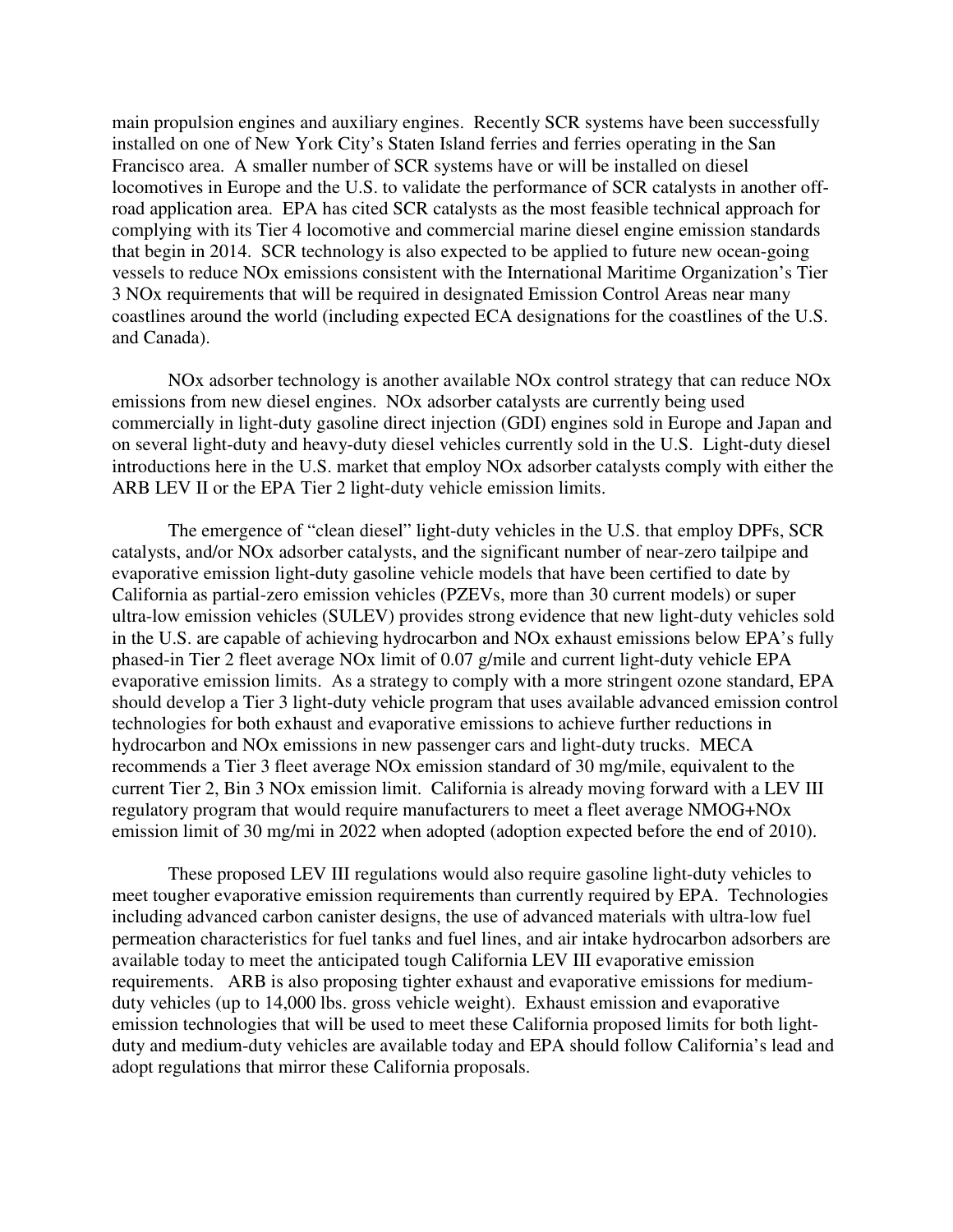Due to the long operating lives of diesel engines, it will take decades for older, "dirtier" on-road and non-road diesel engines to be replaced with the mandated newer "cleaner" engines. Given the health and environmental concerns associated with diesel engines and because existing on-road and non-road diesel engines make up a significant percentage of diesel pollution emitted, there is an increasing interest in retrofitting the existing legacy fleet of on-road and non-road diesel engines as a means of complying with federal or state ambient air quality standards for ozone. MECA believes that proven retrofit technologies including combinations of DOCs or DPFs with SCR catalysts, lean NOx catalysts, or low pressure EGR, are available to deliver significant reductions in PM and NOx emissions from existing on-road and non-road diesel engines. MECA member companies are already investing considerable resources in expanding the number and scope of verified retrofit technologies that can provide significant reductions of PM and NOx emissions to existing diesel vehicles and equipment. MECA believes that additional incentives through significantly increased funding for EPA's National Clean Diesel Campaign or mandatory in-use, vehicle emission regulations to reduce both PM and NOx emissions are necessary to accelerate the retrofit of the older, in-use on-road and off-road diesel engines, and provide current and future ozone non-attainment areas with an important regional or national strategy for reducing emissions and ambient ozone levels.

MECA believes that further reductions of hydrocarbon and NOx emissions can be achieved by adopting aftermarket converter requirements for light-duty, gasoline vehicles that set higher performance and durability standards consistent with performance standards required by California for aftermarket gasoline converters. ARB's regulation eliminates the sale of older aftermarket converter products that have modest performance standards and a limited 25,000 mile warranty, and require that higher performance and more durable OBD-compliant aftermarket converter products be used on both non-OBD and OBD-equipped vehicles starting in January 2009. These ARB-approved OBD-compliant aftermarket converters are warranted for 50,000 miles based on the use of a more aggressive, high temperature accelerated engine-aging protocol compared to the vehicle durability demonstration currently required by EPA for approved aftermarket converter products. EPA has not updated its aftermarket converter requirements since 1986 and with more than three million aftermarket converters sold per year across the U.S. (based on surveys completed by MECA with aftermarket converter manufacturers), significant additional reductions of hydrocarbon emissions, including toxic hydrocarbon emissions, and NOx emissions could be achieved with a national aftermarket converter policy that made use of the same higher performance OBD-compliant aftermarket converters available in California. For example, ARB estimated that requiring these newer aftermarket converters in California would result in the reduction of over 36 tons/day of HC + NOx by 2012 when the new technology is likely to be fully implemented. When translated to a national level, these reductions will be significant.

Another strategy that can achieve additional NOx emission reduction to meet the most stringent ozone standards would be to adopt California's 0.6 g/bhp-hr HC + NOx, 2010 emission standard for off-road spark-ignited engines with horsepower ratings greater than 25 horsepower. The technology to reduce emissions from these SI engines is based on automotive-type threeway catalyst closed-loop technology. This technology has been used on well over 300,000,000 automobiles with outstanding results. These same catalyst technologies have been adapted to spark-ignited engines used in off-road mobile sources such as forklift trucks, airport ground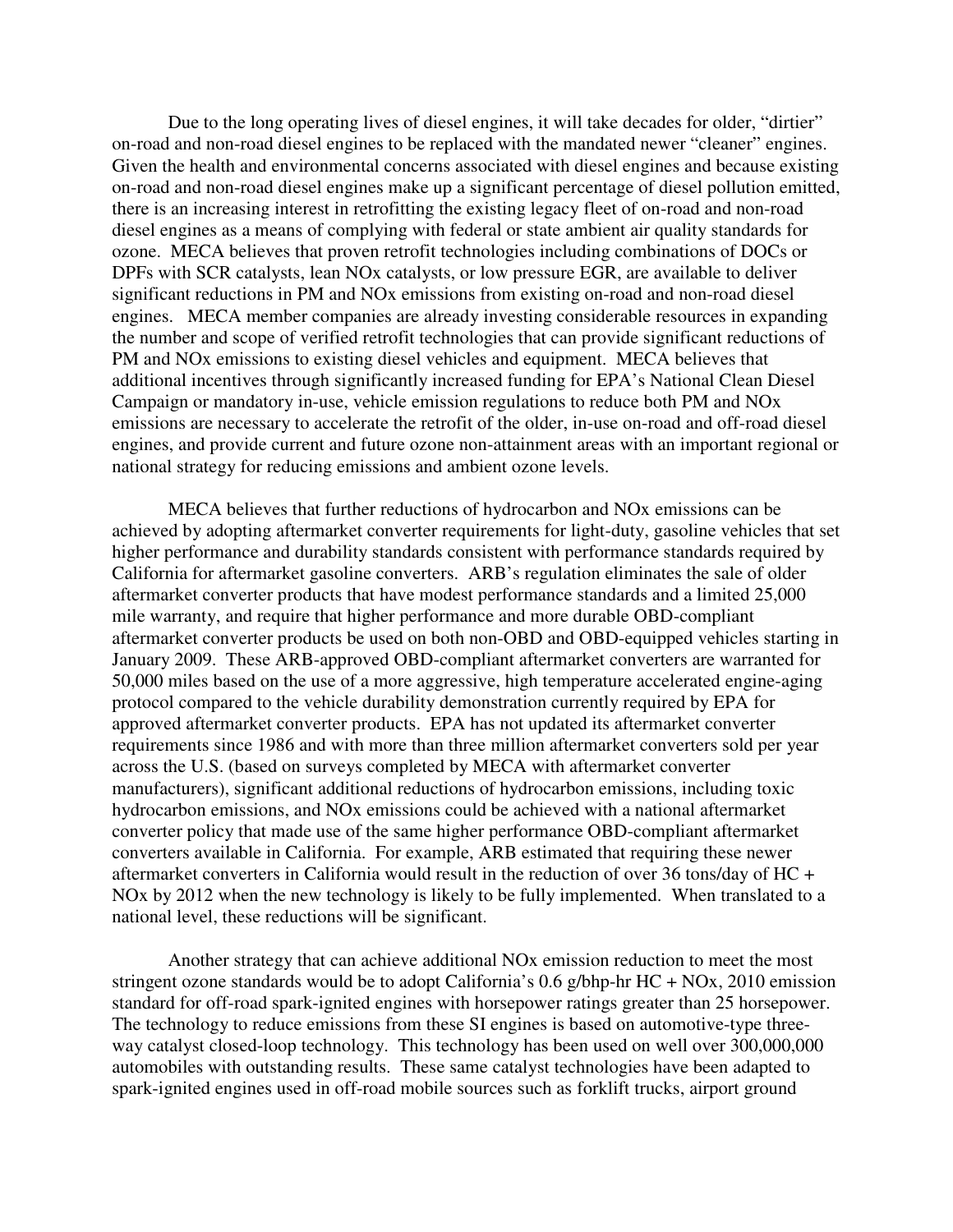support equipment, and portable generators. Closed-loop, three-way catalyst-based systems are already being used on these large, spark-ignited, off-road engines to meet ARB's and EPA's 2004 3.0 g/bhp-hr HC + NOx standard. Closed-loop, three-way catalyst systems will also be the primary technology pathway for meeting the EPA and ARB 2007 exhaust emission standard of 2.0 g/bhp-hr HC + NOx. Retrofit kits that include air/fuel control systems along with three-way catalysts have been sold into the LPG-fueled fork lift industry for installation on uncontrolled engines (an LSI application) for nearly 10 years. In both new engine and retrofit applications, these closed-loop three-way catalyst systems have shown durable performance in LSI applications, consistent with the excellent durability record of closed-loop three-way catalyst systems used in automotive applications for more than twenty-five years. MECA believes that advanced three-way catalyst technology based on automotive applications can provide a costeffective, durable, high performance solution for controlling NOx and HC emissions from new and existing large spark-ignited engines used in stationary applications.

In July 2006, EPA finalized its regulation for new stationary compression ignition internal combustion engines to reduce diesel air pollution emissions. Recently, in February 2010, EPA issued its final regulation for existing stationary reciprocating internal combustion engines that would reduce toxic pollution emissions. The technologies discussed in this document for gasoline and diesel engines on vehicles are available and have been proven effective for stationary internal combustion engines. These include DOCs and SCR catalysts as well as DPFs to reduce PM emissions from stationary diesel engines. Three-way catalysts, also known as non-selective catalytic reduction catalysts (NSCR) have been used effectively on thousands of large, natural gas-fueled, reciprocating engines (so-called rich burn or stoichiometric natural gas engines) used for power production or pumping applications. Additional tightening of standards for both existing and new stationary internal combustion engines should be considered in the future to further reduce the HC, NOx and PM emissions that contribute to ozone levels across the country from these stationary diesel engines.

MECA believes that additional NOx emissions reduction can be achieved by adopting more stringent HC + NOx emission standards for Class II off-road, spark-ignited engines with horsepower ratings less than 25 horsepower. Further reductions of HC + NOx emissions than what is required by the current proposed Phase III EPA standards for these nonroad gasoline engines is technologically feasible through the use of catalyst technology that is fully optimized as part of a complete engine/emission control/exhaust system. MECA understands that small engine manufacturers believe that proposed Phase III EPA exhaust emission standards for these engines will be largely met through the redesign of existing Class II engines without the application of three-way catalysts. Both EPA and ARB have shown that the application of catalysts to nonroad equipment with Class II spark-ignited engines can be accomplished using available engineering exhaust system design principles in a manner that does not increase the safety risk relative to today's uncontrolled equipment. In particular, the EPA safety study on non-handheld equipment equipped with catalyzed mufflers represents the most thorough safety study completed to date on this class of spark-ignited engines. The results of this EPA study showed that properly designed catalyzed mufflers pose no incremental increase in safety risk (and in many cases even lower muffler surface temperatures) relative to currently available nonhandheld equipment sold without catalysts. An opportunity for further reductions in Class II HC + NOx emissions through the application of three-way catalysts should be considered by EPA in